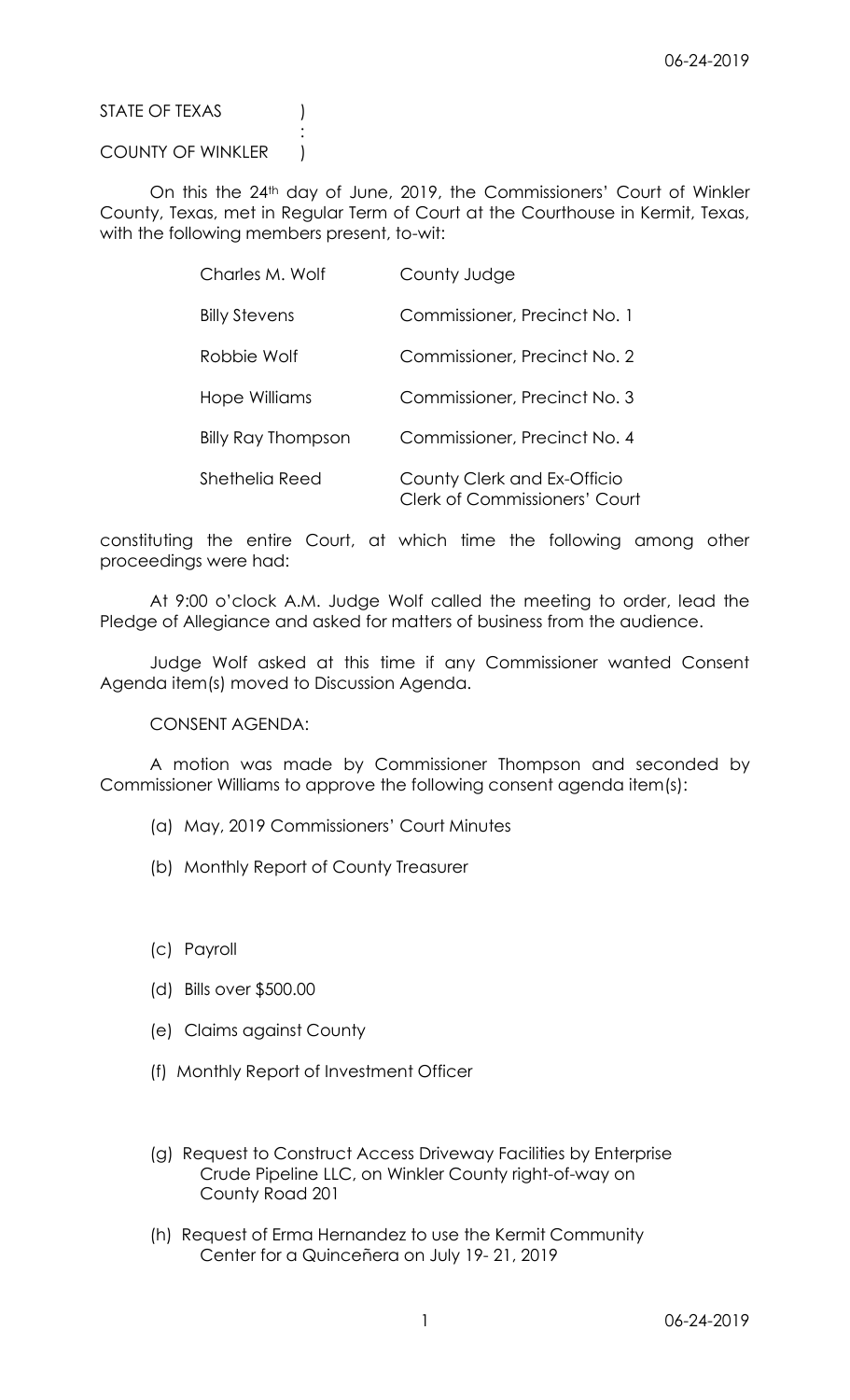- (i) Request of Kermit Chamber of Commerce to use the Kermit Community Center on August 08, 2019 from 12:00 PM – 7:00 PM for a public meeting presented by Parkhill, Smith & Cooper, Inc., regarding Envision Kermit
- (j) Payment to State Farm Fire and Casualty Company in the amount of \$200.00 from budgeted funds for the following surety bonds:
	- 1. Renee Suzanne Treadwell, Assistant County Auditor, for the period of August 07, 2019 to August 07, 2020 in the amount of \$100.00; and
	- 2. Raul Santillan, Winkler County Community Supervision and Corrections Department, for the period of August 21, 2019 to August 21, 2020 in the amount of \$100.00
- (k) Payment to Don Wise Transportation Services, Inc. for Premix in the amount of \$2,840.10 from budgeted lateral road funds
- (l) The following contracts for juvenile offender placement:
	- 1. Contract and Agreement Residential Placement of Juvenile Offenders Space Available between Winkler County and Floyd County, Parent Adolescent Center for the period of September 01, 2019 through August 31, 2020;
	- 2. Contract for Residential Services between Winkler County and Gulf Coast Trades Center, Inc. for the period of September 01, 2019 through August 31, 2020;
	- 3. Contract and Agreement for Secure, Residential, Post-Adjudication Treatment Services for Adjudicated Juvenile Offenders-Space Available between Winkler County and TrueCore Behavioral Solutions LLC, for the period of August 14, 2019 through August 31, 2020; and
	- 4. Contract for Residential Services for long term residential care between Father Flanagan's Boys' Home and Winkler County for the period of September 01, 2019 through August 31, 2020
- (m) Payment to Kologik LLC for COPsync software for ten (10) full time software licenses from July 13, 2019 through July 12, 2020 for Winkler County Sheriff's Department in the amount of \$12,414.00 from budgeted funds

which motion became an order of the Court upon the following vote:

Ayes: Commissioners Stevens, Wolf, Williams and Thompson Noes: None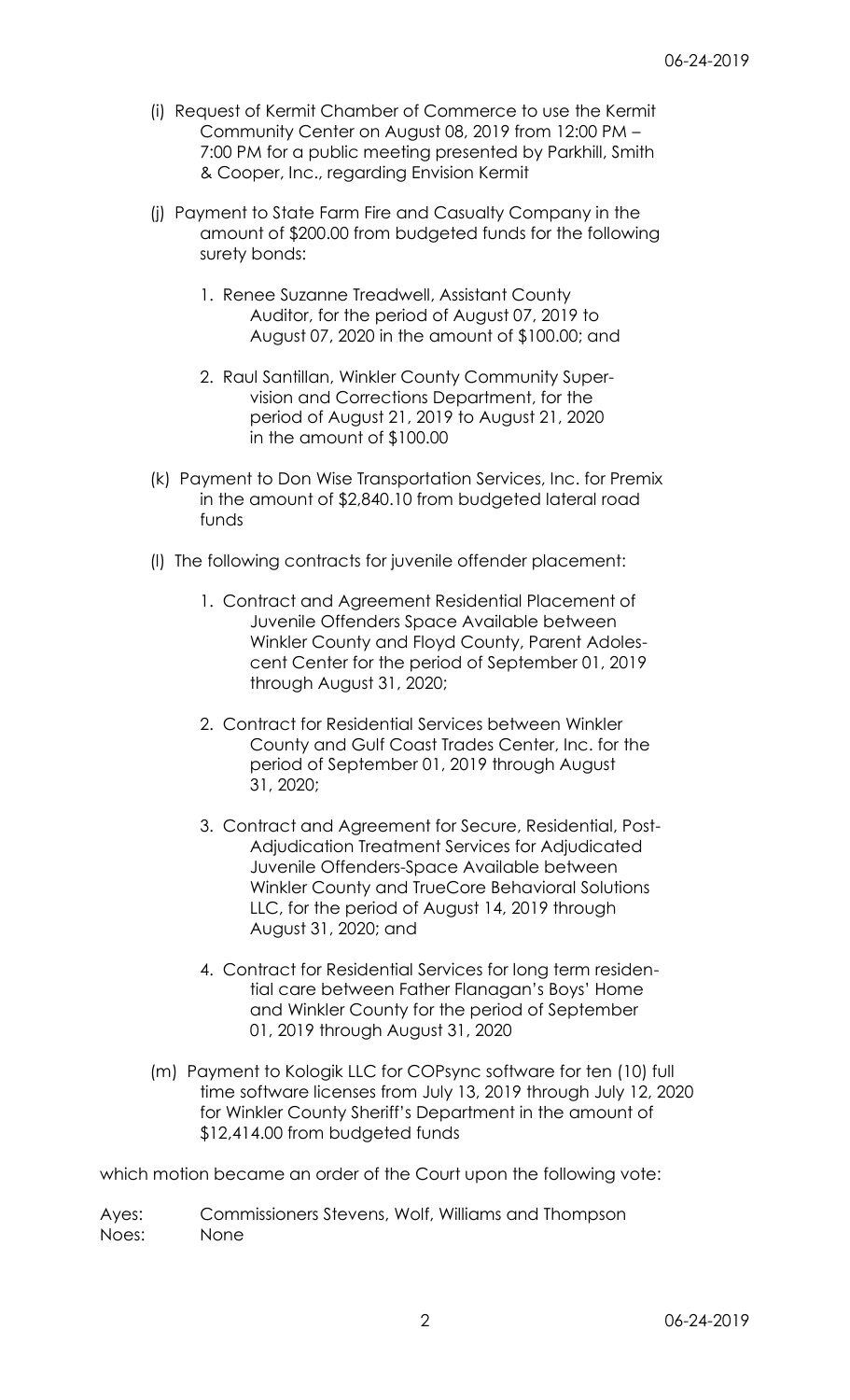The Court received outside audit report from Williams Patton of Robison Johnston & Patton, LLP.

Following recommendations from Winkler County Fire Marshal, Kermit Volunteer Fire Department and Wink Volunteer Fire Department, a motion was made by Commissioner Wolf and seconded by Commissioner Stevens to approve extension of burn ban in unincorporated areas of Winkler County for ninety (90) days or less if drought conditions change; which motion became an order of the Court upon the following vote:

Ayes: Commissioners Stevens, Wolf, Williams and Thompson Noes: None

A motion was made by Commissioner Stevens and seconded by Commissioner Williams to approve Inmate Agreement between Winkler County, Texas and Ward County, Texas effective June 24, 2019 for housing Ward County prisoners at Winkler County Law Enforcement Center; which motion became an order of the Court upon the following vote:

Ayes: Commissioners Stevens, Wolf, Williams and Thompson Noes: None

A motion was made by Commissioner Williams and seconded by Commissioner Thompson to approve County Maintenance Road Mileage Certification and authorize County Judge to sign same; which motion became an order of the Court upon the following vote:

Ayes: Commissioners Stevens, Wolf, Williams and Thompson Noes: None

There were no Winkler County Courthouse construction claim(s) for the Court to consider at this time.

There were no Kermit Community Center construction claim(s) for the Court to consider at this time.

There were no Wink Community Center construction claim(s) for the Court to consider at this time.

There were no Winkler County Airport construction claim(s) for the Court to consider at this time.

A motion was made by Commissioner Williams and seconded by Commissioner Stevens to receive the following Monthly Reports from County Officials of fees earned and collected for the month of May, 2019:

## INSERT

which motion became an order of the Court upon the following vote:

Ayes: Commissioners Stevens, Wolf, Williams and Thompson Noes: None

There were no line item adjustment(s) for the Court to consider at this time.